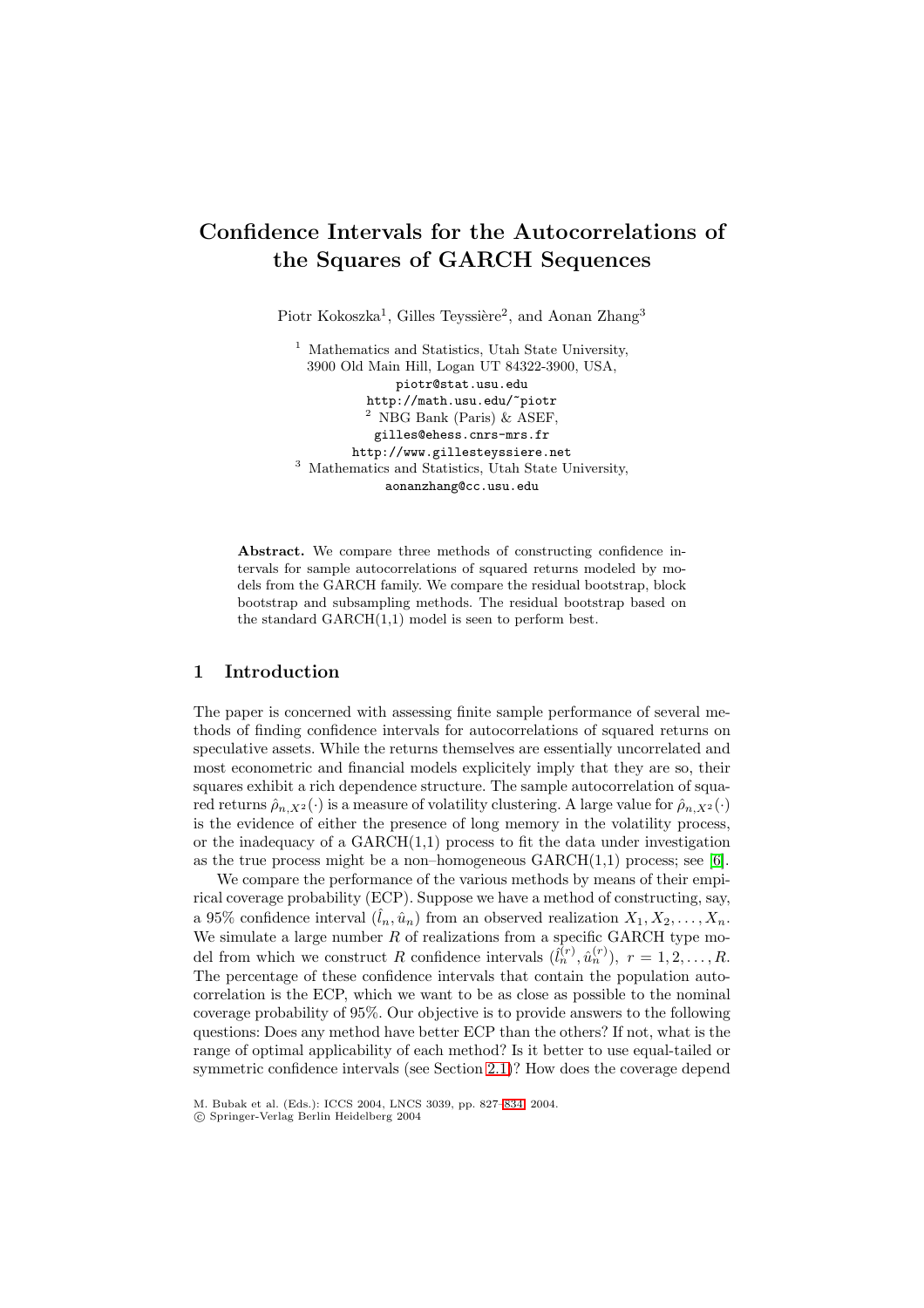<span id="page-1-0"></span>on the value of  $\gamma_{c2}$ ? For a given series length n, how should one choose the block length b for the block bootstrap and subsampling? For what lengths  $n$  do these methods yield useful confidence intervals?

The ultimate goal is to recommend a practical procedure for finding confidence intervals for squared autocorrelations which assumes minimal prior knowledge of the stochastic mechanism generating the returns.

For ease of reference, recall that the sample autocovariances of the squared returns are

$$
\hat{\gamma}_{n,X^2}(h) = \frac{1}{n} \sum_{t=1}^{n-h} \left( X_t^2 - \frac{1}{n-h} \sum_{t=1}^{n-h} X_t^2 \right) \left( X_{t+h}^2 - \frac{1}{n-h} \sum_{t=h+1}^n X_t^2 \right), \tag{1}
$$

the population autocovariances are  $\gamma_{X^2}(h) = E[(X_0^2 - EX_0^2)(X_h^2 - EX_0^2)],$ <br>while the corresponding autocorrelations (ACE) are while the corresponding autocorrelations (ACF) are

$$
\hat{\rho}_{n,X^2}(h) = \frac{\hat{\gamma}_{n,X^2}(h)}{\hat{\gamma}_{n,X^2}(0)}, \quad \rho_{X^2}(h) = \frac{\gamma_{X^2}(h)}{\gamma_{X^2}(0)}.
$$
\n(2)

In Section 2, we describe the three methods. Section [3](#page-3-0) introduces the various GARCH models we use for the comparison. The results of our simulations are presented in Section [4](#page-4-0) with broad conclusions summarized in Section [4.3.](#page-6-0)

# **2 Confidence Intervals for ACF of Squared Returns**

#### **2.1 Residual Bootstrap**

To illustrate the idea, we consider the ARCH(1) model given by

$$
X_t = \sigma_t Z_t, \quad \sigma_t^2 = \omega + \alpha X_{t-1}^2.
$$
\n
$$
(3)
$$

As we will see in Section [3,](#page-3-0) the method can be readily extended to any parametric model defined by GARCH type equations by computing the residuals  $\tilde{Z}_t$  =  $X_t/\hat{\sigma}_t$ . Since the conditional volatility  $\sigma_t^2$  is a function of the model parameters, past observations and past innovations,  $\hat{\sigma}_t^2$  can be computed recursively once<br>parameter estimates are available. We then proceed as follows: parameter estimates are available. We then proceed as follows:

- 1. Estimate  $\hat{\omega}$  and  $\hat{\alpha}$  and compute  $\hat{Z}_t = [\hat{\omega} + \hat{\alpha}X_{t-1}^2]^{-1/2}X_t$ , with  $X_0 = \bar{X}_t$ . We use the quasi maximum likelihood estimators (OMLE's) of model parameters use the quasi maximum likelihood estimators (QMLE's) of model parameters with the assumption that the innovations  $Z_t \sim N(0, 1)$ .
- 2. Form B bootstrap realizations  $X_t^2(b) = [\hat{\omega} + \hat{\alpha} X_{t-1}^2(b)]\hat{Z}_t^2$  $t_t^2(b)$ ,  $t =$  $1, 2, \ldots, n$ , where  $\hat{Z}_1^2(b), \ldots \hat{Z}_n^2(b), b = 1, 2, \ldots, B$ , are the B bootstrap sam-<br>ples selected with replacement from the squared residuals  $\hat{Z}^2 = \hat{Z}^2$ ples selected with replacement from the squared residuals  $\hat{Z}_1^2, \ldots \hat{Z}_n^2$ .
- 3. Calculate the bootstrap autocorrelations  $\rho_{n,X^2}^{(b)}(1)$ ,  $b = 1, 2, ..., B$  and use their empirical quantiles to find a confidence interval for a (1) their empirical quantiles to find a confidence interval for  $\rho_{n,X^2}(1)$ .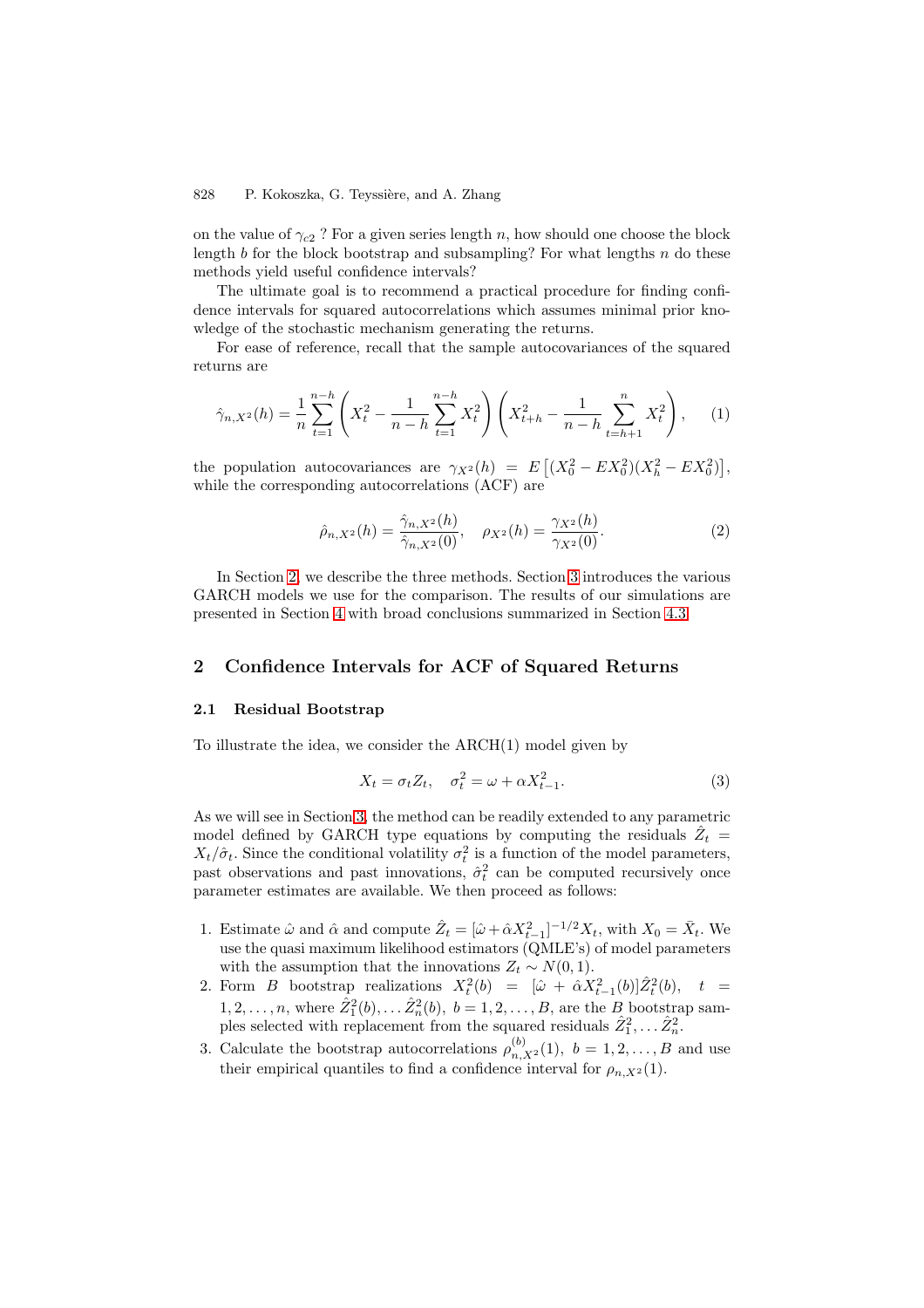We now enlarge on step 3). Denote by  $F^*_{\rho(1)}$  the EDF (empirical distribution function) of the  $\rho_{n,X^2}^{(b)}(1), b = 1, 2, \ldots, B$ . The  $(\alpha/2)$ th and  $(1-\alpha/2)$ th quantiles of  $F_{\rho(1)}^*$  will yield an *equal-tailed*  $(1 - \alpha)$  level confidence interval. To construct a *symmetric* confidence interval centered at  $\hat{\rho}_{n,X^2}(1)$ , we need the empirical distribution  $F^*_{\rho(1),|\cdot|}$  of the B values  $|\rho^{(b)}_{n,X^2}(1) - \hat{\rho}_{n,X^2}(1)|$ . Denote by  $q_{|\cdot|}(1-\alpha)$ <br>the (1 = 0) guantile of  $F^*$ . Then the guantize son fidence interval is the  $(1 - \alpha)$  quantile of  $F^*_{\rho(1),|\cdot|}$ . Then the symmetric confidence interval is

$$
(\hat{\rho}_{n,X^2}(1)-q_{|\cdot|}(1-\alpha), \quad \hat{\rho}_{n,X^2}(1)+q_{|\cdot|}(1-\alpha)).
$$

A usual criticism of methods based on a parametric model is that misspecification can lead to large biases. In many applications however these biases have only negligible impact on a statistical procedure of interest. In our setting, we will see that the residual bootstrap confidence intervals based on a misspecified model can produce good coverage probabilities.

## **2.2 Block Bootstrap**

In this section we describe how the popular block-bootstrap of [\[5\]](#page-7-0) can be used to construct confidence intervals for autocorrelations. This method does not require a model specification, but it relies on a choice of the block size b which is often a difficult task. A good account of block bootstrap is given in [\[1\]](#page-7-0).

Focusing again on lag one sample autocorrelation of the squared observations, we proceed as follows: having observed the sample  $X_1^2, \ldots, X_n^2$ , form the vectors  $\mathbf{Y}_2 = [X^2 \ X^{2}]' \ \mathbf{Y}_2 = [X^2 \ X^{2}]' \ \mathbf{Y}_3 = [X^2 \ X^{2}]' \ \mathbf{Y}_4 = [X^2 \ X^{2}]'$ . There are vectors  $\mathbf{Y}_2 = [X_1^2, X_2^2]'$ ,  $\mathbf{Y}_3 = [X_2^2, X_3^2]'$ ,  $\ldots, \mathbf{Y}_n = [X_{n-1}^2, X_n^2]'$ . There are  $n-1$  such vectors. Now choose a block length b and compute the number of blocks  $k = [(n-1)/b] + 1$  (if  $(n-1)/b$  is an integer we take  $k = (n-1)/b$ ). Choose  $k$  blocks with replacement to obtain  $kb$  vectors. Choosing the  $k$  blocks corresponds to generating k observations from the uniform distribution on  $\{2, 3, \ldots, n-b+1\}$ . Denote these observations  $j_1, j_2, \ldots, j_k$ . We thus obtained the  $kb$  vectors  $Y_{j_1}, Y_{j_1+1},..., Y_{j_1+b-1},..., Y_{j_k}, Y_{j_k+1},..., Y_{k_1+b-1}$ . If  $(n-1)/b$  is not an integer, remove the last few vectors to have exactly  $n - 1$  vectors. This gives us the bootstrap vector process

$$
\mathbf{Y}_2^* = [X_1^{*2}, X_2^{*2}]', \mathbf{Y}_3^* = [X_2^{*2}, X_3^{*2}]', \dots, \mathbf{Y}_n^* = [X_{n-1}^{*2}, X_n^{*2}]'
$$

The bootstrap sample autocovariances are computed according to [\(1\)](#page-1-0) with the  $X_t$  replaced by the  $X_t^*$  defined above. The empirical distribution of  $\hat{\rho}_{n,X^2}^*(1)$  is<br>then an approximation to the distribution of  $\hat{a}_{n+1}(1)$ . As described in Section then an approximation to the distribution of  $\hat{\rho}_{n,X^2}(1)$ . As described in Section [2.1,](#page-1-0) the quantiles of the empirical distribution of  $|\hat{\rho}^*_{n,X^2}(1) - \hat{\rho}_{n,X^2}(1)|$  can be used to construct symmetric confidence intervals used to construct symmetric confidence intervals.

## **2.3 Subsampling**

The subsampling methodology is described in detail in [\[7\]](#page-7-0). [\[8\]](#page-7-0) investigated subsampling confidence intervals for autocorrelations of linear time series models like ARMA. We adapt their methodology to the squares of GARCH processes.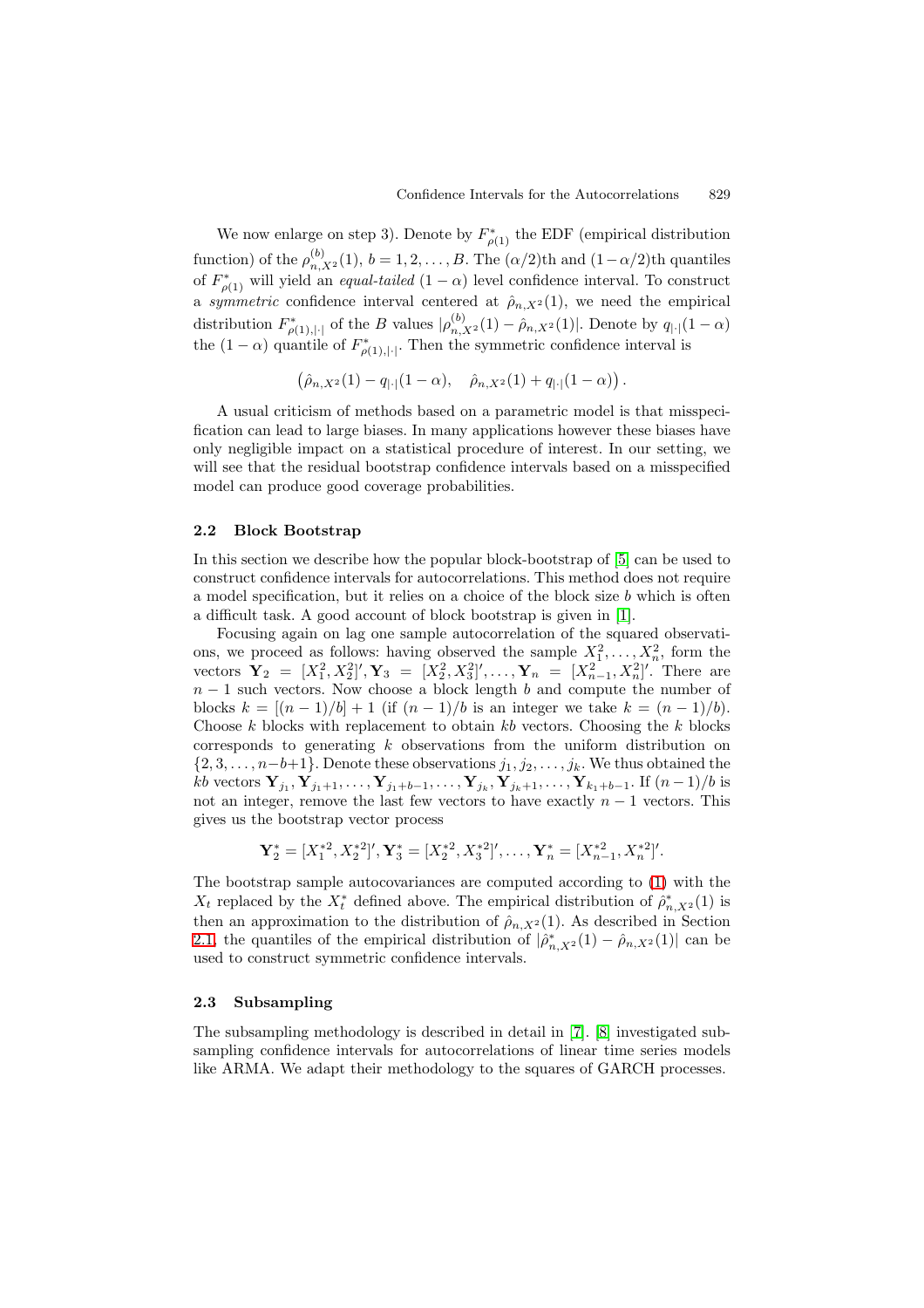<span id="page-3-0"></span>To lighten the notations, denote  $U_t = X_t^2 - \frac{1}{n} \sum_{j=1}^n X_j^2$  and suppress the series  $X_t^2$  in the following formulas in which use definitions (1) and (2). Set subscript  $X^2$  in the following formulas in which use definitions [\(1\)](#page-1-0) and [\(2\)](#page-1-0). Set

$$
s_n^2(h) = \frac{1}{n} \sum_{j=1}^{n-h} (U_{j+h} - \hat{\rho}_n(h)U_j)^2, \quad \hat{\sigma}_n^2(h) = \frac{s_n^2(h)}{\sum_{j=h}^n U_j^2}
$$
(4)

and consider the studentized statistic  $\hat{\xi}_n = \frac{\hat{\rho}_n(h) - \rho_n(h)}{\hat{\sigma}_n(h)}$ . To construct equal-<br>tailed and summatric confidence intervals we would need to know the compliment tailed and symmetric confidence intervals, we would need to know the sampling distribution of  $\hat{\xi}_n$  and  $|\hat{\xi}_n|$ , respectively. We use subsampling to approximate these distributions: Consider an integer  $b < n$  and the  $n - b + 1$  blocks of data  $X_t, \ldots, X_{t+b-1}, t = 1, \ldots, n-b+1$ . From each of these blocks compute  $\hat{\rho}_{b,t}(h)$  and  $\hat{\sigma}_{b,t}(h)$  according to respectively (1), (2) and (4), but replacing the original and  $\hat{\sigma}_{b,t}(h)$  according to respectively [\(1\)](#page-1-0), [\(2\)](#page-1-0) and (4), but replacing the original<br>data  $Y_t$ ,  $Y_t$  by  $Y_t$ ,  $Y_{t+1}$ , Next, compute the subsampling counterpart data  $X_1, \ldots, X_n$  by  $X_t, \ldots, X_{t+b-1}$ . Next, compute the subsampling counterpart of the studentized statistic  $\hat{\xi}_{b,t}(h) = \frac{\hat{\rho}_{b,t}(h) - \hat{\rho}_n(h)}{\hat{\sigma}_{b,t}(h)}$  and construct the EDF

$$
L_b(x) = \mathcal{N}_b^{-1} \sum_{t=1}^{n-b+1} \mathbf{1} \left\{ \hat{\xi}_{b,t}(h) \le x \right\}, \quad L_{b,|\cdot|}(x) = \mathcal{N}_b^{-1} \sum_{t=1}^{n-b+1} \mathbf{1} \left\{ |\hat{\xi}_{b,t}(h)| \le x \right\},
$$

with  $\mathcal{N}_b = n-b+1$ . The empirical quantiles of  $L_b$  and  $L_{b,|\cdot|}$  allow us to construct, respectively, equal-tailed and symmetric confidence intervals. For example, denoting by  $q_{b,|\cdot|}(1-\alpha)$  the  $(1-\alpha)$ th quantile of  $L_{b,|\cdot|}$ , a subsampling symmetric  $1 - \alpha$  level confidence interval for  $\rho_n(h)$  is

$$
(\hat{\rho}_n(h) - \hat{\sigma}_n(h)q_{b,|\cdot|}(1-\alpha), \quad \hat{\rho}_n(h) + \hat{\sigma}_n(h)q_{b,|\cdot|}(1-\alpha)).
$$

# **3 GARCH Models**

We consider the general framework for GARCH models proposed and studied by [\[4\]](#page-7-0); see also references quoted therein. The observations  $X_t$  are thus assumed to satisfy  $X_t = Z_t \sigma_t$ , where  $Z_t$  is a sequence of independent identically distributed random variables with zero mean and  $\sigma_t^2 = g(Z_{t-1}) + c(Z_{t-1})\sigma_{t-1}^2$ . We<br>considered only specifications in which the function  $g(.)$  is a constant and the Z. considered only specifications in which the function  $g(\cdot)$  is a constant and the  $Z_t$ are standard normal. Denoting  $\gamma_{ci} = Ec^{i}(Z_{t})$ , [\[4\]](#page-7-0) proved that under the above<br>assumptions a sufficient and necessary condition for the existence of the 2m<sup>th</sup> assumptions a sufficient and necessary condition for the existence of the 2mth unconditional moment of  $X_t$  is  $\gamma_{cm} = E c_t^m < 1$ . Thus, the fourth unconditional<br>moment of  $X_t$  exits if and only if  $\gamma_{\phi} = E c^2 \in [0, 1)$ . We considered the following moment of  $X_t$  exits if and only if  $\gamma_{c2} = Ec_t^2 \in [0, 1)$ . We considered the following three specific models:

1. The standard GARCH(1, 1) model, for which

$$
c_{t-1} = \beta + \alpha Z_{t-1}^2, \quad \sigma_t^2 = \omega + \alpha X_{t-1}^2 + \beta \sigma_{t-1}^2. \tag{5}
$$

2. The GJR-GARCH(1, 1) model, see [\[3\]](#page-7-0), with

$$
c_{t-1} = \beta + (\alpha + \phi I(Z_{t-1}))Z_{t-1}^2, \quad \sigma_t^2 = \omega + (\alpha + \phi I(Z_{t-1}))X_{t-1}^2 + \beta \sigma_{t-1}^2, \tag{6}
$$

where  $I(Z_{t-1}) = 1$  if  $Z_{t-1} < 0$ , and  $I(Z_{t-1}) = 0$  otherwise.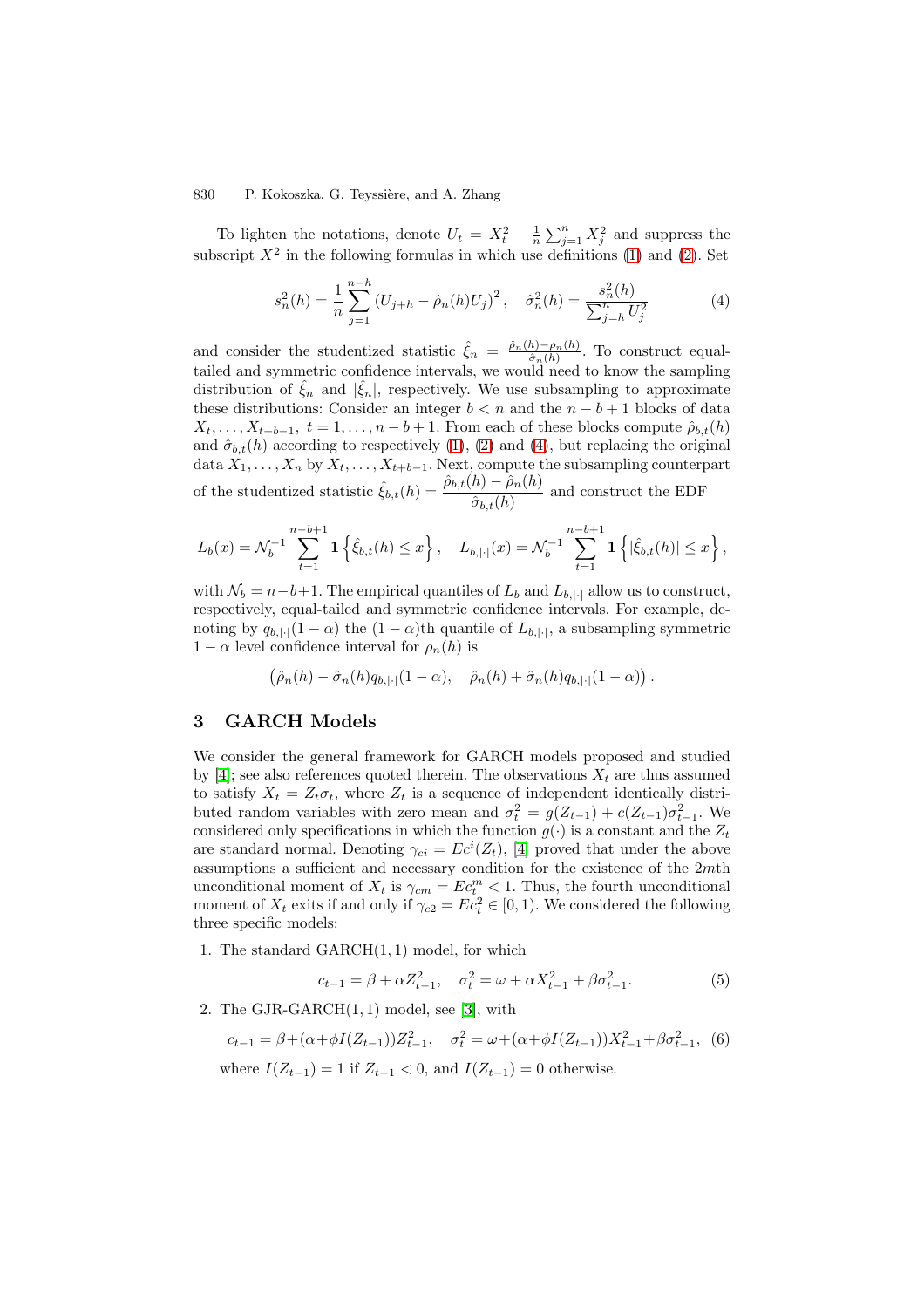<span id="page-4-0"></span>3. The nonlinear  $GARCH(1,1)$  model (NL  $GARCH(1,1,2)$ , see [\[2\]](#page-7-0), with

$$
c_{t-1} = \beta + \alpha (1 - 2\eta \operatorname{sign}(Z_{t-1}) + \eta^2) Z_{t-1}^2;
$$
  

$$
\sigma_t^2 = \omega + \alpha (1 - 2\eta \operatorname{sign}(Z_{t-1}) + \eta^2) X_{t-1}^2 + \beta \sigma_{t-1}^2.
$$
 (7)

Assuming the errors  $Z_t \sim N(0, 1)$ , the values of  $\gamma_{c2}$  and  $\rho_{X^2}(1)$  can be computed in a closed form. If we know the model parameters, we can calculate precisely the population autocorrelation  $\rho_{X^2}(1)$  and the value of  $\gamma_{c2}$ .

For each of the three models, we considered five parameter choices, which we labeled as models 1 through 5. The lag one autocorrelations for these choices are, respectively, approximately .15, .22, .31, .4, .5. The corresponding values of  $\gamma_{c2}$  are respectively, approximately .1, .3, .5, .7, .9. To facilitate comparison, models with the same index have similar values of  $\gamma_{c2}$  and  $\rho_{X^2}(1)$ , e.g. standard GARCH and GJR-GARCH with index 3 both have  $\gamma_{c2} \approx .5$  and  $\rho_{X^2}(1) \approx .31$ .

## **4 Simulation Results**

We investigate the performance of the three methods described in Section [2](#page-1-0) by comparing the empirical coverage probabilities (ECP's) for the fifteen data generating processes (DGP's) introduced in Section [3.](#page-3-0) We generated one thousand replications of each DGP and considered realizations of length  $n = 100, 250, 500$ , 1000. We focused on the most commonly used confidence level of 95%. The standard errors in all tables are about 0.5% and are always smaller than 1%.

#### **4.1 Residual Bootstrap**

Table [4.1](#page-5-0) presents the ECP of the symmetric confidence interval for the three GARCH models. To save space the results for the equal-tailed confidence interval are not presented, but are discussed in the following conclusions. Equaltailed and symmetric confidence intervals perform equally well for the standard GARCH and GJR-GARCH. However, for the NL GARCH, the symmetric interval is better than the equal-tailed. It is thus seen that the symmetric confidence interval is preferred over the equal-tailed. The ECP decreases as the value of  $\gamma_{c2}$  approaches 1. Recall that  $\gamma_{c2}$  < 1 is required for the population autocovariances to exist. When  $\gamma_{c2} \approx 0.9$ , at least 250 observations are needed to ensure reasonable ECP for the standard GARCH and the GJR-GARCH. For the NL GARCH, even series length of 1000, does not produce satisfactory results. For the standard GARCH and the GJR-GARCH increasing the sample size from 500 to 1000 does not improve the ECP. For the NL GARCH a sample size of 1000 observations is needed, except when  $\gamma_{c2} \leq 0.3$ .

The somewhat worse performance of the residual bootstrap method for the GJR-GARCH which becomes markedly worse for the NL GARCH can be attributed to identification problems, which are particularly acute for the NL GARCH: for the latter model biases of parameter estimates are very large when  $\eta$  in equation (7) is large. Large  $\eta$  corresponds to large  $\gamma_{c2}$ , we omit the details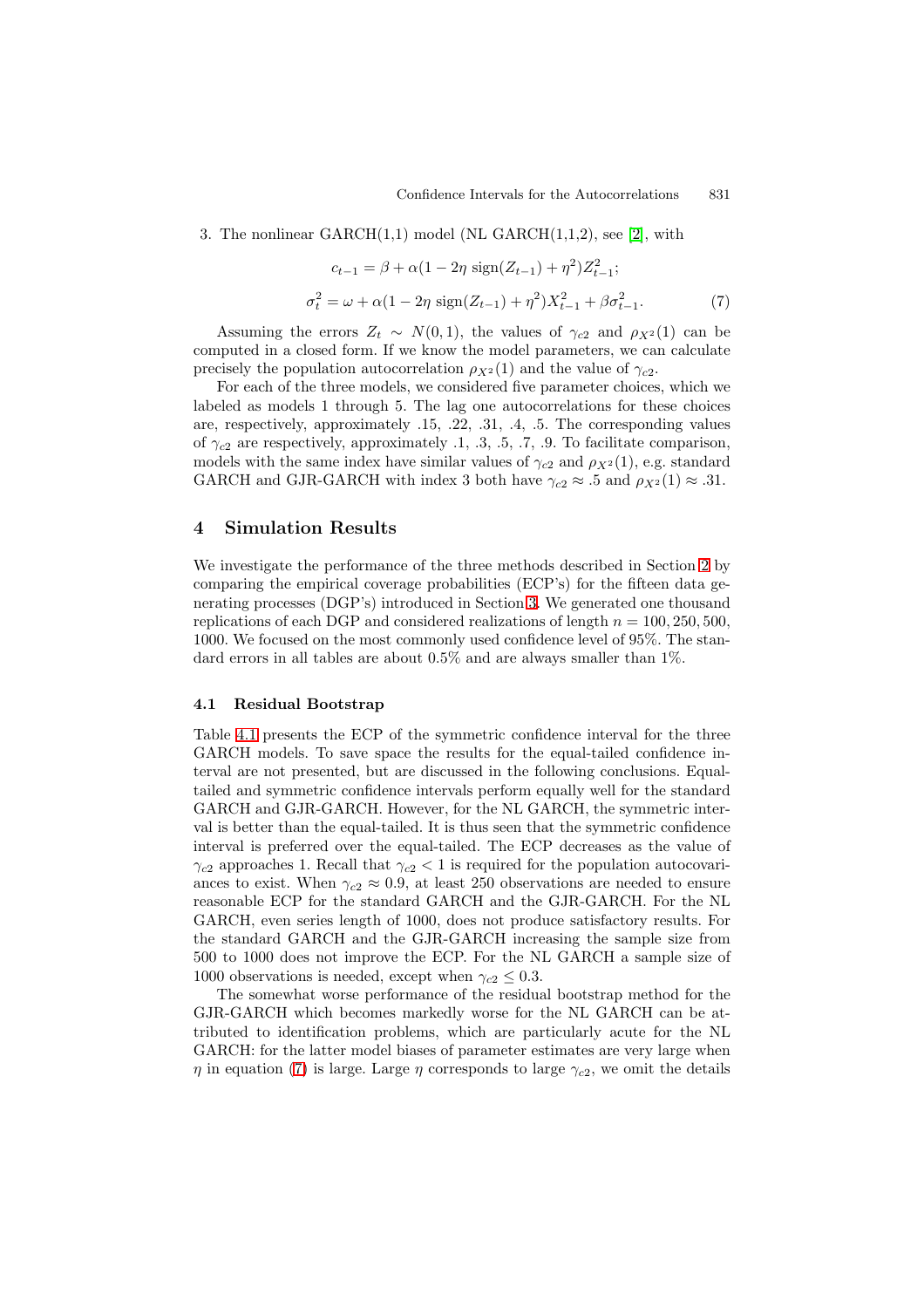| $\boldsymbol{n}$ |      |                | e.c.p. $(\%)$ e.c.p. $(\%)$ e.c.p. $(\%)$ e.c.p. $(\%)$ e.c.p. $(\%)$ |      |      |
|------------------|------|----------------|-----------------------------------------------------------------------|------|------|
| STD GARCH        | 1    | $\overline{2}$ | 3                                                                     | 4    | 5    |
| 100              | 99.6 | 85.3           | 86.0                                                                  | 80.4 | 77.4 |
| 250              | 92.9 | 91.3           | 92.1                                                                  | 89.4 | 84.4 |
| 500              | 93.4 | 93.4           | 94.1                                                                  | 93.7 | 92.7 |
| 1000             | 95.1 | 96.8           | 97.6                                                                  | 97.6 | 94.4 |
| GJR GARCH        | 1    | 2              | 3                                                                     | 4    | 5    |
| 100              | 97.7 | 94.8           | 92.0                                                                  | 89.5 | 81.5 |
| 250              | 96.2 | 96.6           | 97.0                                                                  | 96.4 | 92.3 |
| 500              | 98.3 | 99.2           | 98.9                                                                  | 99.1 | 96.5 |
| 1000             | 99.0 | 99.4           | 99.6                                                                  | 99.8 | 98.8 |
| NL GARCH         | 1    | 2              | 3                                                                     | 4    | 5    |
| 100              | 95.5 | 83.8           | 79.8                                                                  | 74.7 | 66.0 |
| 250              | 91.7 | 87.3           | 84.3                                                                  | 81.0 | 73.6 |
| 500              | 91.7 | 93.1           | 88.5                                                                  | 82.1 | 77.3 |
| 1000             | 96.4 | 93.3           | 92.9                                                                  | 87.0 | 81.0 |

<span id="page-5-0"></span>**Table 1.** ECP of symmetric confidence intervals constructed using residual bootstrap.



**Fig. 1.** Comparison of ECP's for symmetric residual bootstrap confidence intervals based on standard GARCH and a correct specification. The nominal coverage of 95% is marked by the solid horizontal line. The series length is  $n = 500$ .

of the calculation. On the other hand, for the standard GARCH, while they still do exist, the identification problems are much less severe.

Figure 1 shows that estimating the standard GARCH model on all three DGP's might lead to improvements in ECP's, for symmetric confidence intervals and series of length 500. The results for other series lengths look very much the same and are therefore not presented. The residual bootstrap method works best if symmetric confidence intervals are used and the standard GARCH model is estimated. Thus, in our context, misspecifying a model improves the performance of the procedure.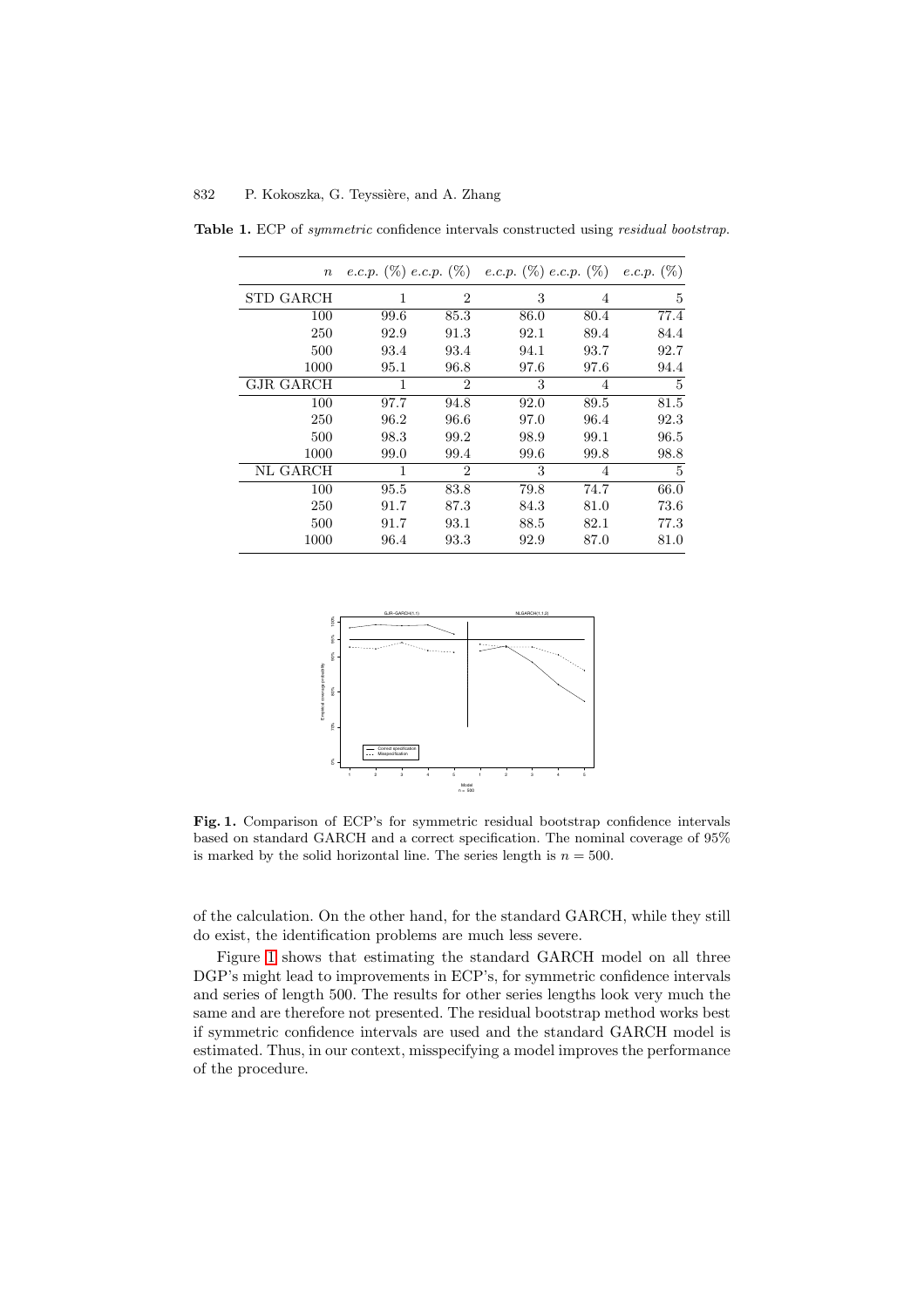| Model  |    | 1                 | 2    | 3    | $\overline{4}$                                          | 5    |
|--------|----|-------------------|------|------|---------------------------------------------------------|------|
| $\, n$ |    | $b$ e.c.p. $(\%)$ |      |      | e.c.p. $(\%)$ e.c.p. $(\%)$ e.c.p. $(\%)$ e.c.p. $(\%)$ |      |
| 500    | 3  | 87.0              | 82.0 | 78.4 | 65.5                                                    | 61.4 |
|        | 5  | 89.1              | 83.8 | 73.4 | 63.0                                                    | 58.5 |
|        | 10 | 87.9              | 81.8 | 71.4 | 60.6                                                    | 51.9 |
|        | 15 | 84.5              | 78.7 | 71.8 | 63.8                                                    | 52.7 |
|        | 30 | 85.6              | 79.0 | 69.6 | 61.3                                                    | 50.0 |
| 1000   | 5  | 87.7              | 84.4 | 75.2 | 67.9                                                    | 59.6 |
|        | 10 | 88.6              | 85.1 | 70.8 | 61.0                                                    | 52.6 |
|        | 15 | 89.7              | 83.0 | 72.7 | 63.6                                                    | 53.3 |
|        | 30 | 87.8              | 80.9 | 72.7 | 59.7                                                    | 51.2 |

<span id="page-6-0"></span>**Table 2.** ECP of symmetric confidence intervals based on the block bootstrap method for the five parameter choices in the GJR-GARCH model.

#### **4.2 Block Bootstrap and Subsampling**

The implementation of both methods requires a choice of the block length b. We then have a multitude of cases to explore: 15 models, 2 types of confidence intervals (equal-tailed and symmetric), 4 sample sizes and several choices of b. Since we used 10 values of b in our experiments, we obtained 1,200 ECP's. For space constraints, we describe them and present some typical values in Table 2.

The empirical coverage probabilities are generally too low for all choices of *n* and *b* and are in the range of 80% to 90% for  $\gamma_{c2} \leq 0.3$  and go down to slightly above 50% for  $\gamma_{c2} \approx 0.9$ . Irrespective of the value of  $\gamma_{c2}$ , choosing smaller b gives higher coverage. However, extremely small b, like  $1$  or  $2$ , do not work well. We recommend to use  $b = 3$  or  $b = 5$ . The dependence on b is however not substantial, which is very desirable, as in many other applications choosing optimal b is very difficult. There is not much difference of ECPs between equal-tailed and symmetric confidence intervals. The block bootstrap confidence intervals are generally too short and given that the QML estimates underestimate the true value of the autocorrelation, they are shifted too much to the left what causes the under-coverage.

We observed that the subsampling method is very sensitive to the choice of b. Symmetric confidence intervals have a much better ECP than the equal-tailed. By choosing very short b's, such as 3 or 6, we can obtain ECP's that are quite close to 95% for models with  $\gamma_{c2}$  < 0.6 and fair coverage for models with greater values of  $\gamma_{c2}$ . Such choice of b is somewhat surprising, as autocovariances are then computed from very short sub-series. The ECP's are generally too low for equal-tailed confidence intervals and are typically in the range of 50-70%. As  $\gamma_{c2}$  approaches 1, the empirical coverage decrease and in some cases may be as low as 10%. Complete tables for ECP's are available at the following site: www.gillesteyssiere.net/ktz iccs2004.